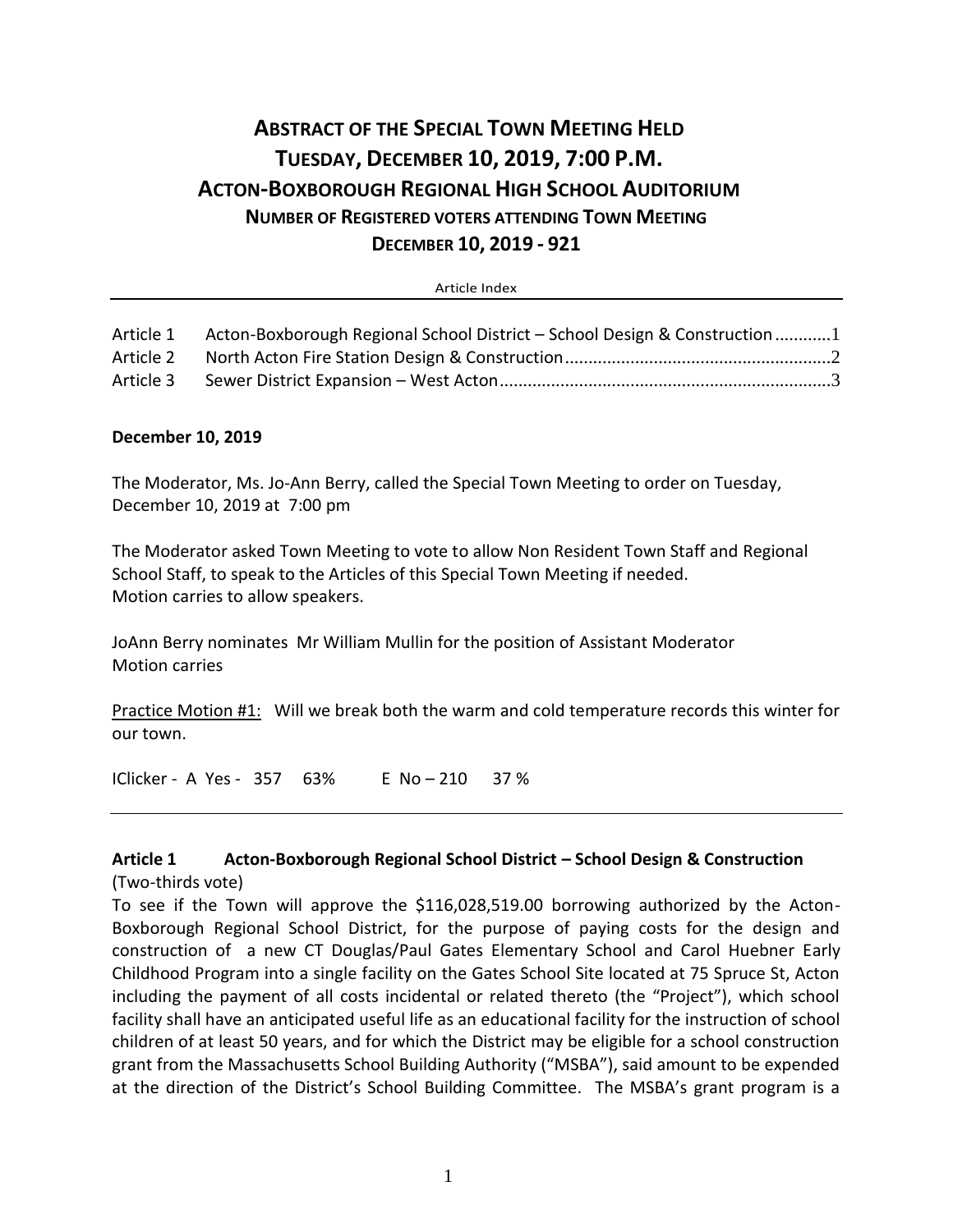non-entitlement, discretionary program based on need, as determined by the MSBA, and any Project costs the District incurs in excess of any grant approved by and received from the MSBA shall be the sole responsibility of the District and its member municipalities. Any grant that the District may receive from the MSBA for the Project shall not exceed the lesser of (1) forty nine point seven percent (49.7%) of eligible, approved Project costs, as determined by the MSBA, or (2) the total maximum grant amount determined by the MSBA; provided that the approval of the District's borrowing by this vote shall be subject to and contingent upon an affirmative vote of the Twn to exempt its allocable share of the amounts required for the payment of interest and principal on said borrowing from the limitations on taxes imposed by M.G.L. Chapter 59, Section 21C (Proposition 2-1/2, so-called); and that the amount of borrowing authorized by the District shall be reduced by any grant amount set forth in the Project Funding Agreement that may be executed between the District and the MSBA; or take any action relative thereto.

**MOTION:** Mr. Petersen moves that the Town hereby approves the \$116,028,519.00 borrowing authorized by the Acton-Boxborough Regional School District, for the purpose of paying costs for the design and construction of a new CT Douglas/Paul Gates Elementary School and Carol Huebner Early Childhood Program into a single facility on the Gates School Site located at 75 Spruce St, Acton, including the payment of all costs incidental or related thereto (the "Project"), which school facility shall have an anticipated useful life as an educational facility for the instruction of school children of at least 50 years, and for which the District may be eligible for a school construction grant from the Massachusetts School Building Authority ("MSBA"), said amount to be expended at the direction of the District's School Building Committee; that the Town acknowledges that the MSBA's grant program is a non-entitlement, discretionary program based on need, as determined by the MSBA, and any Project costs the District incurs in excess of any grant approved by and received from the MSBA shall be the sole responsibility of the District and its member municipalities; provided further that any grant that the District may receive from the MSBA for the Project shall not exceed the lesser of (1) forty nine point seven percent (49.7%) of eligible, approved Project costs, as determined by the MSBA, or (2) the total maximum grant amount determined by the MSBA; provided that the approval of the District's borrowing by this vote shall be subject to and contingent upon an affirmative vote of the Town to exempt its allocable share of the amounts required for the payment of interest and principal on said borrowing from the limitations on taxes imposed by M.G.L. Chapter 59, Section 21C (Proposition 2-1/2, so-called); and that the amount of borrowing authorized by the District shall be reduced by any grant amount set forth in the Project Funding Agreement that may be executed between the District and the MSBA.

<span id="page-1-0"></span>IClicker - A Yes - 695 82 % E No - 152 18 %

#### **MOTION CARRIES Declared 2/3 by Moderator\***

\*Town of Acton has accepted MGL CH 39 Sec 15 at its Annual Town Meeting April 2001, Article 43 and the amended Bylaw 5A was approved by the Attorney General on Aug. 6, 2001. (The Town Meeting Moderator is not required to count a 2/3 required vote.)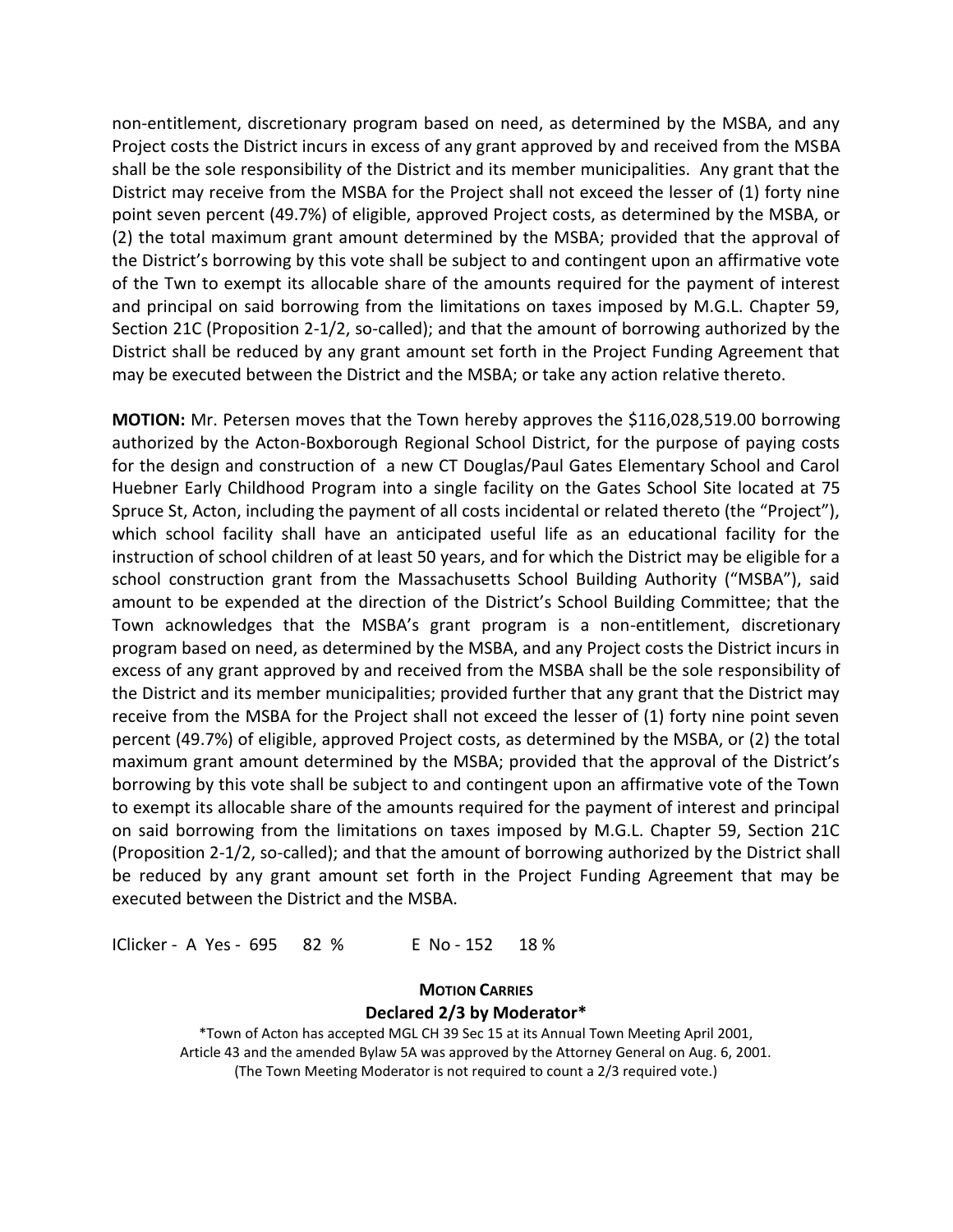## **Article 2 North Acton Fire Station Design & Construction**

(Two-thirds vote)

To see if the Town will vote to raise and appropriate, transfer from available funds, or borrow money by the issuance of bonds or notes under the provisions of Massachusetts General Laws c. 44, a sum of money to be expended by the Town Manager for the purpose of designing, constructing, equipping and furnishing a new fire station to be located at 66-68 Harris Street, including all costs incidental and related thereto; to determine whether the approval of any borrowing for this purpose shall be contingent upon passage of a Proposition 2½ debt exclusion referendum under Massachusetts General Laws c. 59, § 21C(k); to determine whether any premium received by the Town upon the sale of any bonds or notes approved by the vote, less any such premium applied to the payment of the costs of issuance of such bonds or notes, may be applied to the payment of costs approved by this vote in accordance with Massachusetts General Laws c. 44, § 20, thereby reducing the amount authorized to be borrowed to pay such costs by a like amount, or take any other action relative thereto.

**MOTION:** Mr. Charter moves that the Town appropriate \$9,194,548 to be expended by the Town Manager to design, construct, equip and furnish a new fire station to be located at 66-68 Harris Street, including all costs incidental and related thereto, and further, that to meet this appropriation the Treasurer, with the approval of the Board of Selectmen, is authorized to borrow the appropriated amount pursuant to M.G.L. c. 44,  $\S$  7(1), or any other enabling authority; provided, however, that this approval shall be contingent upon passage of a Proposition 2½ debt exclusion referendum under Massachusetts General Laws c. 59, § 21C(k); and provided further that any premium received upon the sale of any bonds or notes approved by this vote, less any such premium applied to the payment of the costs of issuance of such bonds or notes, may be applied to the payment of costs approved by this vote in accordance with Massachusetts General Laws c. 44, § 20, thereby reducing the amount authorized to be borrowed to pay such costs by a like amount.

<span id="page-2-0"></span>IClicker - A Yes - 695 87 % E No - 108 13 %

# **MOTION CARRIES Declared 2/3 by Moderator\***

\*Town of Acton has accepted MGL CH 39 Sec 15 at its Annual Town Meeting April 2001, Article 43 and the amended Bylaw 5A was approved by the Attorney General on Aug. 6, 2001. (The Town Meeting Moderator is not required to count a 2/3 required vote.)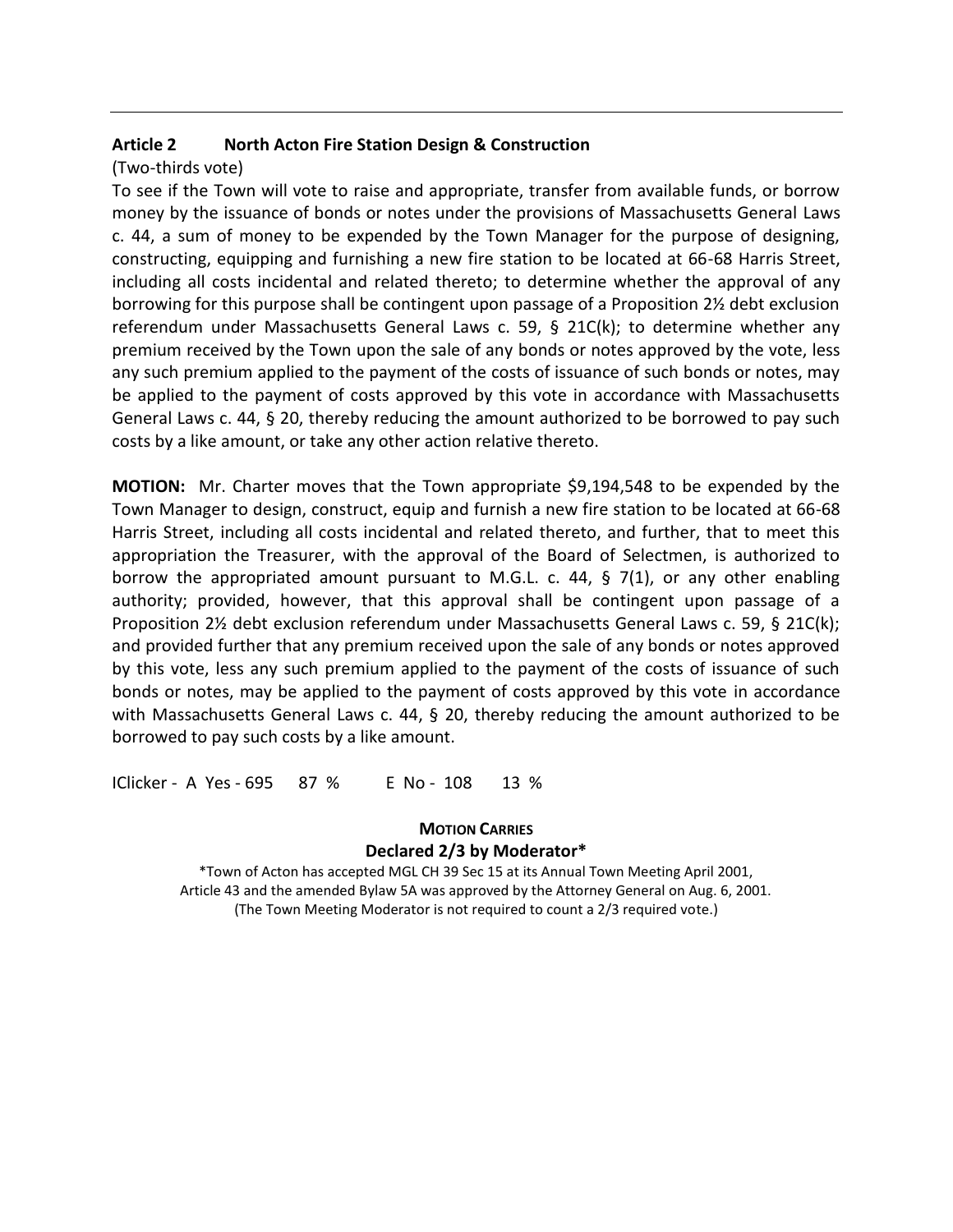## **Article 3 Sewer District Expansion – West Acton**

## (Two-thirds vote)

To see if the Town will raise and appropriate, appropriate from available funds, or borrow a sum of money to be expended by the Town Manager for the purpose of financing the planning, design, and construction of, and expansions and modifications to, sewers and the wastewater treatment plant, or any portion thereof, and related infrastructure for the expansion of the Middle Fort Pond Brook Sewer District into West Acton including, without limitation, the acquisition by purchase, gift, eminent domain or otherwise, on such terms and conditions as the Selectmen may determine, real property interests in land as may be necessary or appropriate, and all other costs and any related expenses thereof as defined in Massachusetts General Laws c. 29C, § 1; and to determine whether any premium received by the Town upon the sale of any bonds or notes approved by this vote, less any such premium applied to the payment of the costs of issuance of such bonds or notes, may be applied to the payment of costs approved by the vote in accordance with Massachusetts General Laws c. 44, § 20, thereby reducing the amount authorized to be borrowed to pay such costs by a like amount; or take any other action relative thereto.

#### **MOTION:** Mr. Martin moves:

a. that the Town appropriate \$1,900,000 for the purpose of financing the planning, design, and construction of, and expansions and modifications to, sewers and the wastewater treatment plant, or any portion thereof, and related infrastructure for the expansion of the Middle Fort Pond Brook Sewer District into a portion of West Acton as shown on the plan entitled "West Acton Sewer Project – Project Area Map – Phase 1" dated December 2019 (the "Phase I Plan") including, without limitation, the acquisition by purchase, gift, eminent domain or otherwise, on such terms and conditions as the Selectmen may determine, real property interests in land as may be necessary or appropriate for the expansion shown on the Phase I Plan, and all other costs and any related expenses thereof as defined in Massachusetts General Laws c. 29C, §1;

b. that to meet such appropriation the Treasurer, with the approval of the Board of Selectmen, is authorized to borrow \$1,900,000 and issue bonds or notes therefor under Massachusetts General Laws c. 44 and/or c.29C or any other enabling authority; that the Treasurer is authorized to borrow all or a portion of such amount from the Massachusetts Clean Water Trust (the "Trust") established pursuant to Massachusetts General Laws c. 29C and, in connection therewith, to enter into a loan agreement and/or security agreement with the Trust and otherwise to contract with the Trust and the Department of Environmental Protection with respect to such loan and for any federal or state aid available for the project or for the financing thereof; that the Town Manager is authorized to enter into agreement(s) with the Department of Environmental Protection, to expend all funds available for the project and to take any other actions necessary to carry out the project; and that any premium received upon the sale of any bonds or notes approved by this vote, less the cost of preparing, issuing and marketing them, and any accrued interest received upon the delivery of the bonds or notes may be applied to the payment of costs of the project approved by the vote in accordance with Massachusetts